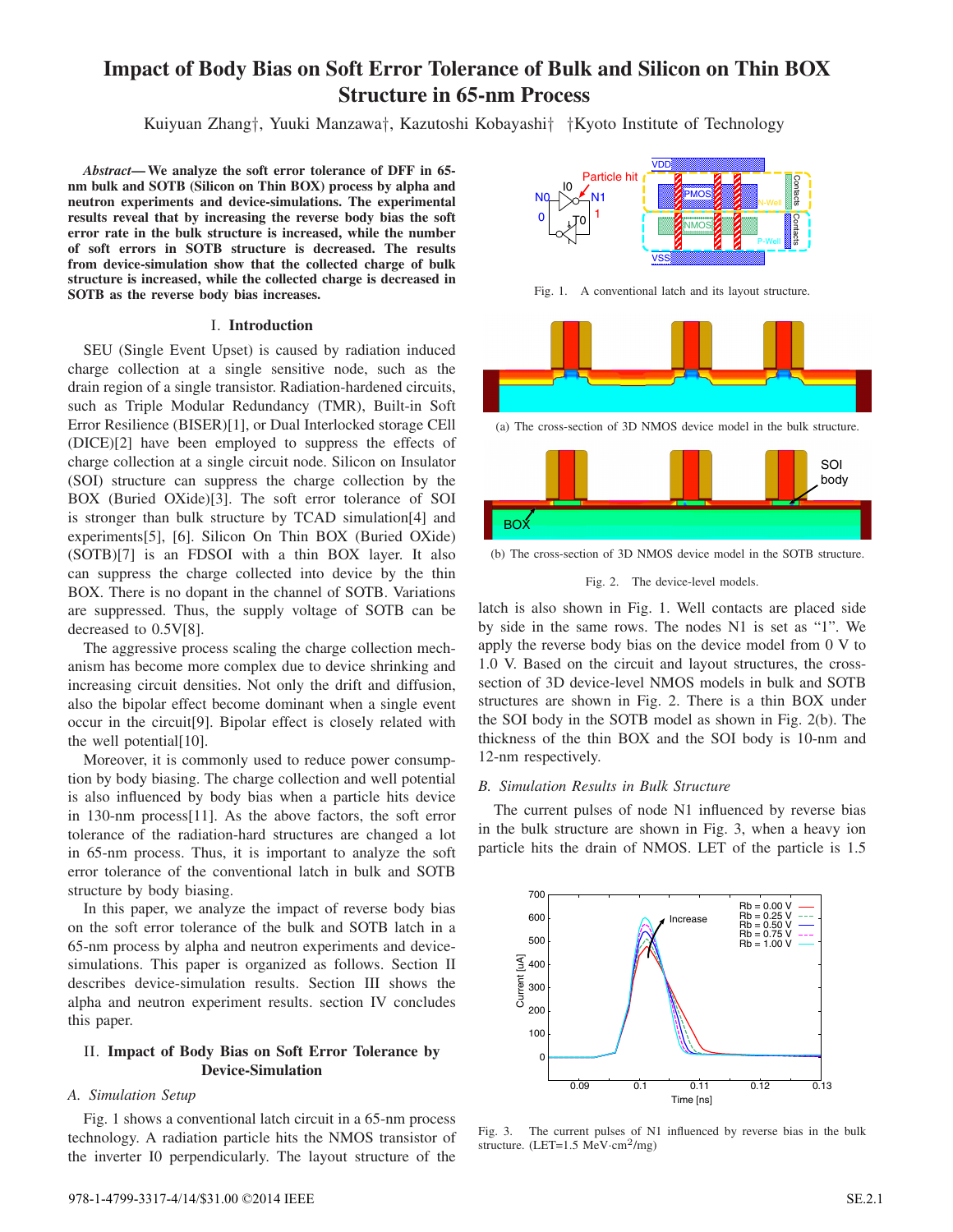

Fig. 4. Peak values of the current pulses influenced by reverse bias in bulk structure.



Fig. 5. The output voltages of N1 influenced by reverse bias in the bulk structure. (LET=1.5 MeV*·*cm2/mg)



Fig. 6. Threshold LET influenced by reverse bias in bulk structure.

MeV*·*cm<sup>2</sup>/mg. The reverse bias is increased from 0 to 1.0 V in increments of 0.25 V.

In bulk structure, the drift and diffusion mechanisms are the main factors of charge collection by a particle hit. Fig. 4 shows the peak values of the current pulses influenced by reverse body bias. As the reverse body bias widens the depletion region, more charge is collected into drain by drift after the particle hit. The peak values of the current pulses is linearly increased as shown in Fig. 4.

Fig. 5 shows the output voltages of node N1 by a particle hit, when increasing the reverse body bias. As more charge is collected into node N1, the output voltage of the latch reduces much more as the reverse body bias increases. It makes the bulk latch becomes more sensitive to a particle hit.



Fig. 7. The current waveforms of node N1 influenced by reverse bias in the SOTB structure.



Fig. 8. The collected charge influenced by reverse bias in the SOTB structure.



Fig. 9. The threshold LET influenced by reverse bias in the SOTB structure.

The collected charge by a particle hit becomes larger than the Q<sub>crit</sub> of the bulk latch, when the reverse body bias is increased to 1.0 V. Node N1 is upset as shown in Fig. 5.

The threshold LET which flips the latch is shown in Fig. 6, when we apply the reverse bias on NMOS. The threshold LET decreases by increasing the reverse bias. The tolerance of bulk latch becomes weaker as the reverse body bias increases. Fig. 6 also shows the threshold LET when the reverse bias is applied on PMOS. The threshold LET also decreases by increasing the reverse bias. However, the threshold LET of PMOS is about 30% higher than that of NMOS. Thus, NMOS is much more sensitive than PMOS when reverse bias is applied on latches.

#### *C. Simulation Results in SOTB Structure*

The pwell bias which influences current pulses of N1 are shown in Fig. 7 when a 1.5 LET particle hit the SOTB latch.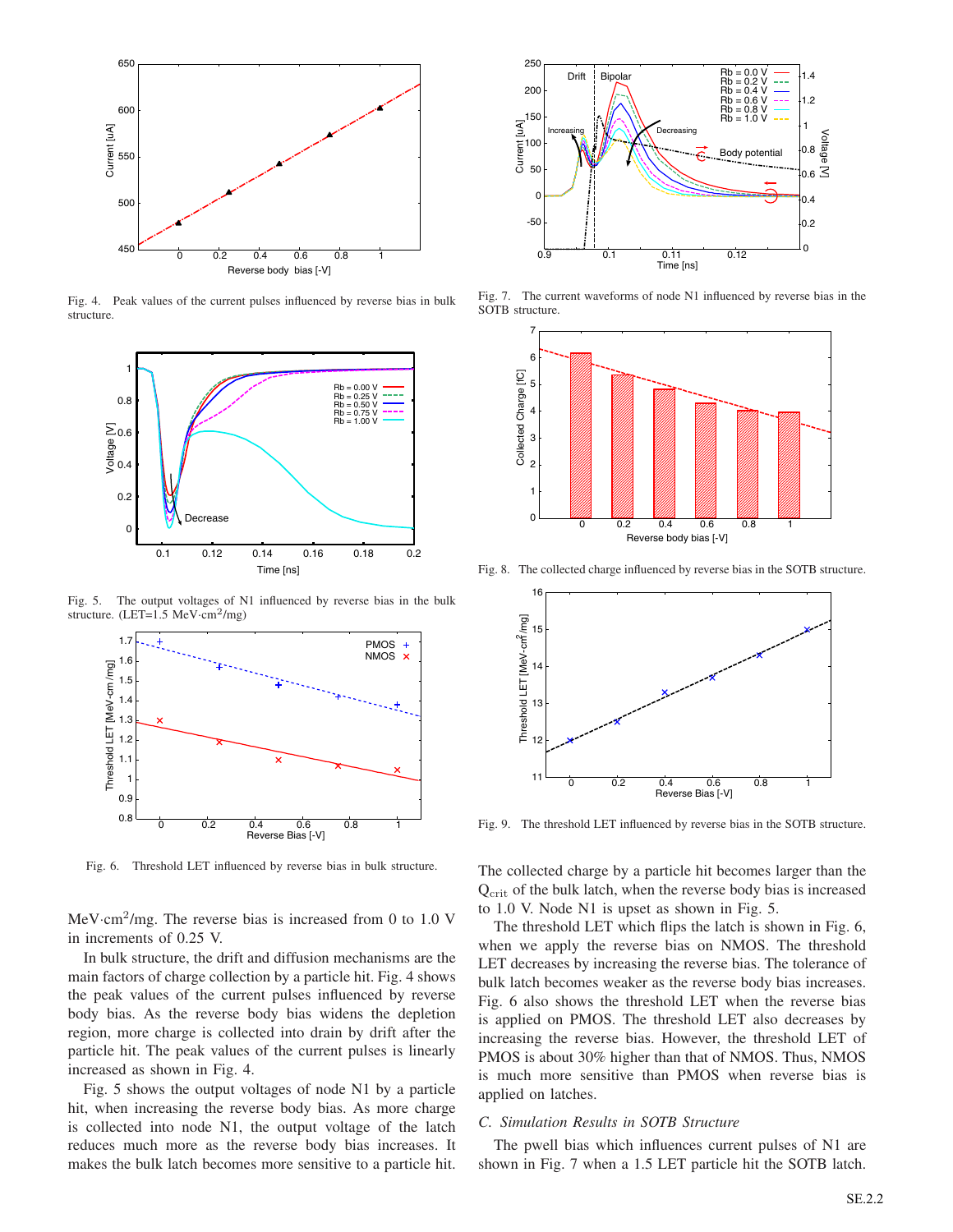

(a) Photo of the alpha source and (b) Image of the alpha experiments, chip. the distance between alpha source and chip is 0.7 mm.

Fig. 10. Alpha experiment setup.

There are two parts in the current pulse. The first part is caused by drift and the second part is caused by the bipolar effect. It is because that the potential of SOTB body increases to 0.6 V as shown in Fig. 7. It clearly shows that the second part current pulse of the SOTB is much larger than the first part. The first current pulse is very low because the drift mechanism is suppressed by the thin BOX. The bipolar effect becomes the main factor of charge collection in SOTB structure. When increasing the reverse body bias of the SOTB structure, little more charge is collected into the latch by drift. The peak values of the first part waveforms increase as shown in Fig. 7. However, the reverse bias also suppresses the elevation of well potential after the particle hit. The bipolar effect is suppressed. Thus, the peak values of second parts decrease by increasing the reverse bias.

Fig. 8 shows the volumes of collected charge of SOTB structure. The collected charge reduces by 50% as applying 1.0V reverse bias on NMOS of SOTB latch. The threshold LET influenced by increasing the reverse bias on NMOS of SOTB latch is shown in Fig. 9. The threshold LET of SOTB latch is 10 times higher than the bulk structure. The tolerance of SOTB structure is stronger to particle hits than the bulk structure. The threshold LET increases as the reverse body bias as shown in Fig. 9. According to the device simulations, the tolerance of bulk conventional latch becomes weaker by applying the reverse bias on the well. However, the tolerance of SOTB becomes stronger as the reverse body bias increases. The threshold LET of SOTB is 10 times higher than that of bulk structure.

# III. **Experimental Results by Alpha and Neutron Irradiation**

A test chip was fabricated in 65 nm bulk and SOTB CMOS processes including a general D-FF array to show vulnerabilities of FFs by applying reverse body bias. A 3M Bq alpha source is used in our experiments. Fig. 10 shows the alpha experiment setup. A 3M Bq alpha source is used in our experiments. The distance between alpha source and chip is 0.7 mm. Spallation neutron-beam irradiation were carried out at RCNP of Osaka University.

Fig. 11 shows the numbers of soft error of bulk structure by alpha (a) and neutron (b) experiments. The error numbers of one chip by alpha experiments are shown in Fig. 11(a). The clock is 0 and the measuring time is 60s. We apply the reverse bias on NMOS and PMOS. The number of errors increases



(a) Number of soft errors of one chip by alpha experiments



(b) Error rates of bulk structure by neutron experiments

Fig. 11. Experimental results of bulk structure.

by 13% when apply 1 V reverse bias on NMOS. However, The number of errors only increases by 5% when applying the reverse bias on PMOS. The tolerance does not change a lot by applying the reverse bias on PMOS. It is because that NMOS is much more sensitive than PMOS as explained in section II.

Fig. 11(b) shows FIT/Mbit of bulk structure by neutron irradiation. We apply the reverse bias on NMOS and PMOS at the same time. The clock is 35 MHz. The soft error rates increases by 27% by applying the 1 V reverse bias when we use the neutron. The alpha and neutron results in bulk structure coincides with device simulations.

Fig. 12 shows the experimental results of SOTB structure. The error numbers from alpha experiments decrease by 60% by applying 1 V reverse bias on NMOS as shown in Fig. 12(a). It is because that the reverse bias suppresses the bipolar effect. Less charge is collected into SOTB. Similar to the bulk structure, the numbers of error does not change a lot when applying the reverse bias on PMOS. It is because that the PMOS have stronger soft error tolerance than NMOS, and most errors occur in NMOS. Note that the soft error rate does not change a lot when the reverse bias is increased to 1.0 V. It is because that the SOTB latch have strong tolerance to soft errors. Only small number of errors occur in the circuit by the neutron experiments. However, the soft error rates decrease by 50% when we increase the reverse bias to 2.1 V. Reverse body bias increases the tolerance of SOTB to soft errors. The experimental results reveal that the tolerance of the SOTB structure is 10 times stronger than the bulk structure in 65 nm process.